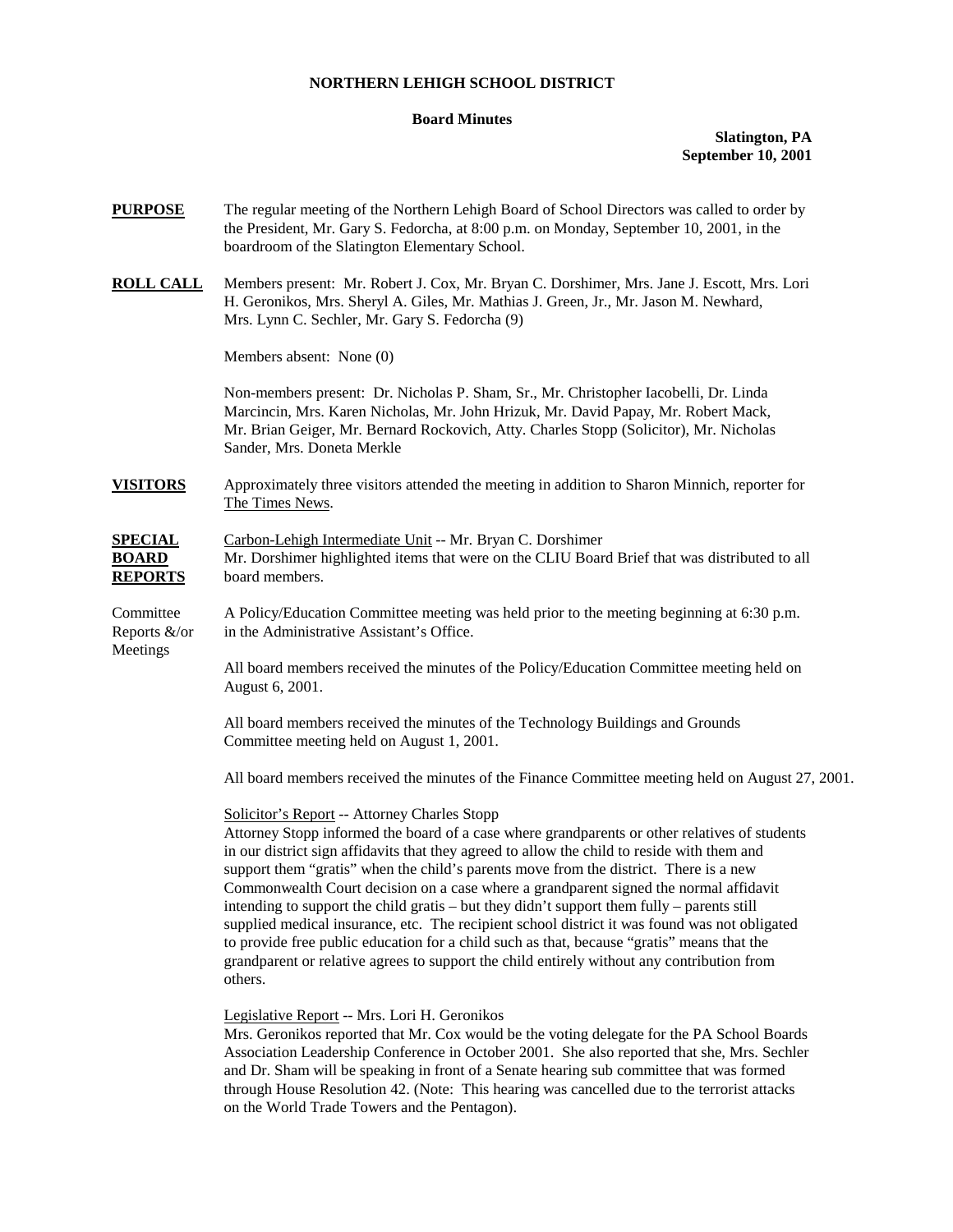| Federal and Other Programs Update $- A$ written report was distributed to all board members. |
|----------------------------------------------------------------------------------------------|
| Dr. Sham highlighted several items in Mrs. Fedorcha's absence.                               |

Superintendent's Report -- Dr. Nicholas P. Sham, Sr.

| Ceremonial<br>Oath Of<br>Office For<br>Nicholas J.<br>Sander |                                                                                                                                                                                                                                                                                                    | Section 321: Oath of Office                                                                                                                                                                                          |  |
|--------------------------------------------------------------|----------------------------------------------------------------------------------------------------------------------------------------------------------------------------------------------------------------------------------------------------------------------------------------------------|----------------------------------------------------------------------------------------------------------------------------------------------------------------------------------------------------------------------|--|
|                                                              | Attorney Stopp conducted the Oath of Office for Ceremonial Purposes to Student<br>Representative, Nicholas J. Sander.                                                                                                                                                                              |                                                                                                                                                                                                                      |  |
|                                                              | I do solemnly swear (or affirm) that I will support, obey and defend the Constitution of the United States<br>and the Constitution of this Commonwealth, and that I will discharge the ceremonial duties of my<br>honorary office with fidelity.                                                   |                                                                                                                                                                                                                      |  |
|                                                              |                                                                                                                                                                                                                                                                                                    | Dr. Sham presented an engraved apple candy dish to Mrs. Margaret Conrad, second grade teacher at<br>Peters Elementary School, who retired August 30, 2001 from the district after 22 $\frac{1}{2}$ years of service. |  |
|                                                              | A third day enrollment report was distributed to all board members. A discussion ensued with regard to<br>new housing projects in Washington Township. Mr. Dorshimer gave a report to the board from the<br>information he obtained when he attended a Washington Township Supervisors meeting.    |                                                                                                                                                                                                                      |  |
|                                                              | The high school dedication will be held on November 5, 2001.                                                                                                                                                                                                                                       |                                                                                                                                                                                                                      |  |
|                                                              | As a recommendation from the Policy/Education Committee, Dr. Sham informed the board that he will<br>include money in the 2001-2002 district budget to have our Northern Lehigh School District Policy<br>Manual put on line through Pennsylvania School Boards Association.                       |                                                                                                                                                                                                                      |  |
|                                                              | Dr. Sham informed the board of a bacterial problem with the well water at the Peters Elementary School.<br>A public notice "boil advisory" was given for the Peters Elementary. Bottled water was supplied and<br>the water will be retested before the district will begin using the water again. |                                                                                                                                                                                                                      |  |
| <b>Executive Sess.</b>                                       |                                                                                                                                                                                                                                                                                                    | A short executive session will be held following the board meeting for a personnel issue.                                                                                                                            |  |
| <b>PERSONNEL</b>                                             | Motion was made by Mrs. Sechler, with a second made by Mrs. Geronikos, that the Board of<br>Education approve the following personnel items:                                                                                                                                                       |                                                                                                                                                                                                                      |  |
| Instructional<br>Appointments                                | Lana Schmidt<br>Assignment:<br>Salary:<br><b>Effective Date:</b>                                                                                                                                                                                                                                   | Professional Employee<br>German Teacher in the Senior High School replacing Victoria Burse, who resigned.<br>\$38,200 (Appendix A – Step 5 Masters)<br>Upon release from present contract.                           |  |
|                                                              | Roxanne Sagala<br>Assignment:<br>Salary:<br><b>Effective Date:</b>                                                                                                                                                                                                                                 | Half-Time Temporary Professional Employee<br>Art Teacher in the Senior High School replacing Sherri Hines, who resigned.<br>One-half of \$35,200 or \$17,600 (Appendix A-Step 1 Bachelors)<br>August 30, 2001        |  |
|                                                              | Gail Barilla<br>Assignment:                                                                                                                                                                                                                                                                        | <b>Temporary Vacancy Replacement</b><br>Special Education Learning Support Teacher, replacing Barbara Zambo<br>who was replacing Cassandra Frantz who has been granted an unpaid<br>leave of absence.                |  |
|                                                              | Salary:<br><b>Effective Date:</b><br><b>Termination Date:</b>                                                                                                                                                                                                                                      | \$37,000 (Pro-rated) (Appendix A - Step 1 Masters)<br>October 9, 2001<br>On or about March 12, 2002                                                                                                                  |  |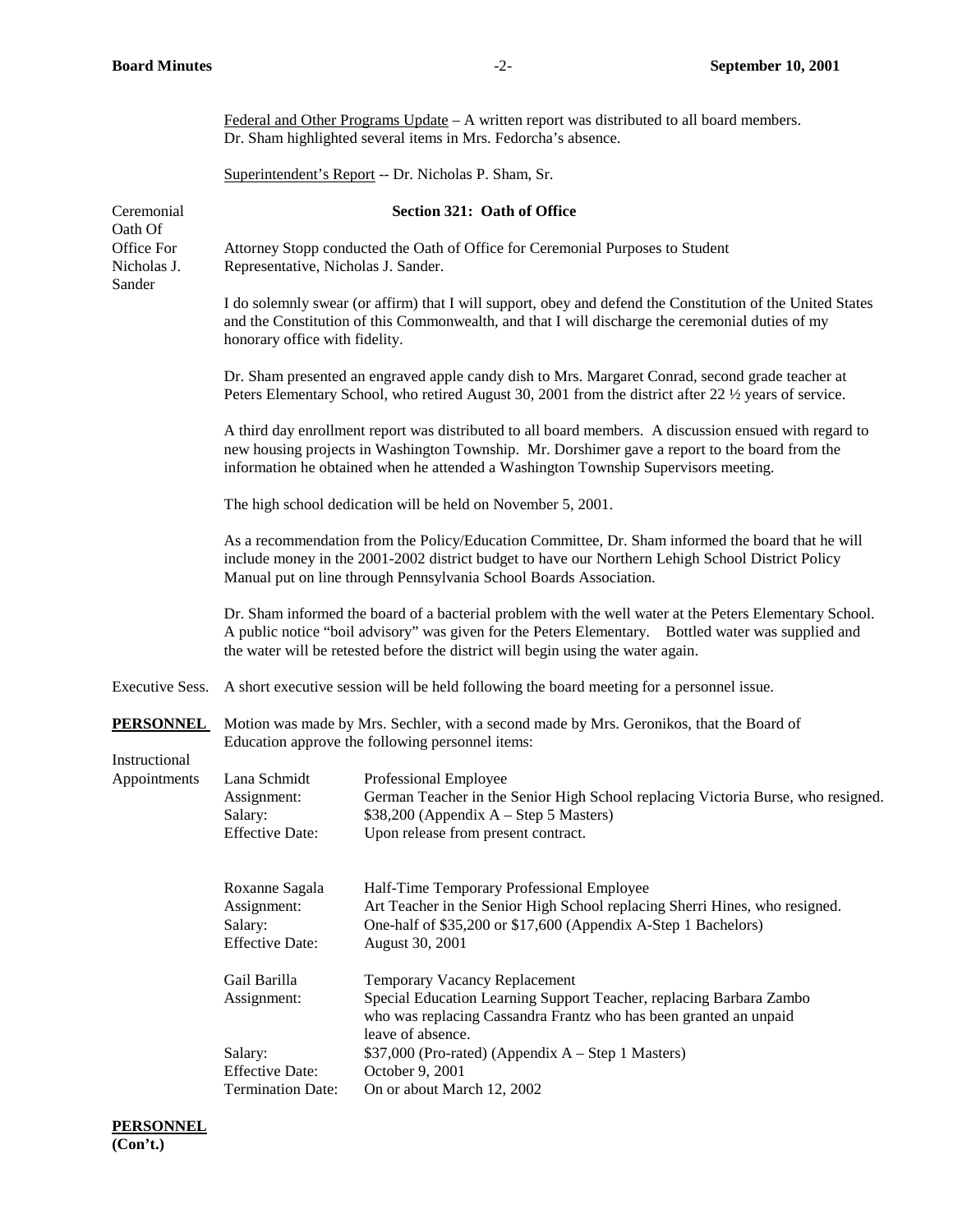Re-establish Re-establish the effective date of employment for Lynn Haab, Temporary Vacancy Effective Date Replacement teacher in the middle school, from August 30, 2001 to August 27, 2001. For Lynn Haab

| Non-                  | Tamra Yesik*                                                                                                                                                                                                                          |                                                                                                      |  |  |
|-----------------------|---------------------------------------------------------------------------------------------------------------------------------------------------------------------------------------------------------------------------------------|------------------------------------------------------------------------------------------------------|--|--|
| Instructional         | Assignment:                                                                                                                                                                                                                           | Cafeteria/Hall Monitor<br>New Position – Middle School – $9:30$ a.m. 1:00 p.m.                       |  |  |
|                       | Salary:                                                                                                                                                                                                                               | \$8.64 Per Hour/ 3 1/2 Hours Per Day/5 Days Per Week                                                 |  |  |
|                       | <b>Effective Date:</b>                                                                                                                                                                                                                | August 30, 2001                                                                                      |  |  |
|                       | Jacqueline Lebrun*                                                                                                                                                                                                                    |                                                                                                      |  |  |
|                       | Assignment:                                                                                                                                                                                                                           | One-on-One Special Education Aide<br>New Position - Middle School                                    |  |  |
|                       | Salary:                                                                                                                                                                                                                               | \$8.64 Per Hour/6 1/2 Hours Per Day/5 Days Per Week                                                  |  |  |
|                       | <b>Effective Date:</b>                                                                                                                                                                                                                | August 30, 2001                                                                                      |  |  |
|                       |                                                                                                                                                                                                                                       | *60 Day Probationary Period                                                                          |  |  |
| Administrative        | Lori Paules                                                                                                                                                                                                                           |                                                                                                      |  |  |
| <b>Transfers</b>      | From:                                                                                                                                                                                                                                 | Title I Aide Peters Elementary School                                                                |  |  |
|                       | To:<br><b>Effective Date:</b>                                                                                                                                                                                                         | Title I Aide Slatington Elementary School replacing Pam Lerch who resigned.<br>2001-2002 School Year |  |  |
|                       | Patrice Mayberry                                                                                                                                                                                                                      |                                                                                                      |  |  |
|                       | From:                                                                                                                                                                                                                                 | <b>Instructional Aide-Peters Elementary School</b>                                                   |  |  |
|                       | To:                                                                                                                                                                                                                                   | Title I Aide Peters Elementary School replacing Lori Paules                                          |  |  |
|                       | <b>Effective Date:</b>                                                                                                                                                                                                                | 2001-2002 School Year                                                                                |  |  |
| Resignations-         |                                                                                                                                                                                                                                       | Accept the resignation of Victoria Burse, German teacher in the senior high and middle               |  |  |
| Instructional         | school, to become effective when a certified replacement has been obtained for her position.<br>Ms. Burse has accepted a teaching position in another school district.                                                                |                                                                                                      |  |  |
|                       | Accept the resignation of Barbara Zambo from her Temporary Vacancy Replacement position<br>as a special education teacher in the senior high school, effective August 17, 2001.                                                       |                                                                                                      |  |  |
|                       | effective August 28, 2001.                                                                                                                                                                                                            | Accept the resignation of Sherri Hines, half-time art teacher in the senior high school,             |  |  |
| Non-<br>Instructional | Accept the resignation of Patricia Eby-Manescu from her position of library aide in the<br>middle school, effective August 12, 2001.                                                                                                  |                                                                                                      |  |  |
| Co-Curricular         | Accept the resignation of Cory Hartsell from his co-curricular position of Assistant Football<br>Coach for the 2001-2002 school.                                                                                                      |                                                                                                      |  |  |
|                       |                                                                                                                                                                                                                                       | Middle School Co-Curricular Appointment for 2001-2002                                                |  |  |
|                       | Math Counts Advisor - Hali Kuntz -- \$381.00                                                                                                                                                                                          |                                                                                                      |  |  |
|                       | Co-Curricular Appointment for 2001-2002                                                                                                                                                                                               |                                                                                                      |  |  |
|                       | Elementary Chorus - Tracy Kimmel -- \$528.00<br>Assistant Football Coach – Chad Henritzy – (Pending verification of clearances) -- \$4006.00<br>(Stipend to be shared with Gregory Poremba who was board approved on August 6, 2001). |                                                                                                      |  |  |
| <b>PERSONNEL</b>      |                                                                                                                                                                                                                                       |                                                                                                      |  |  |

**Con't.)**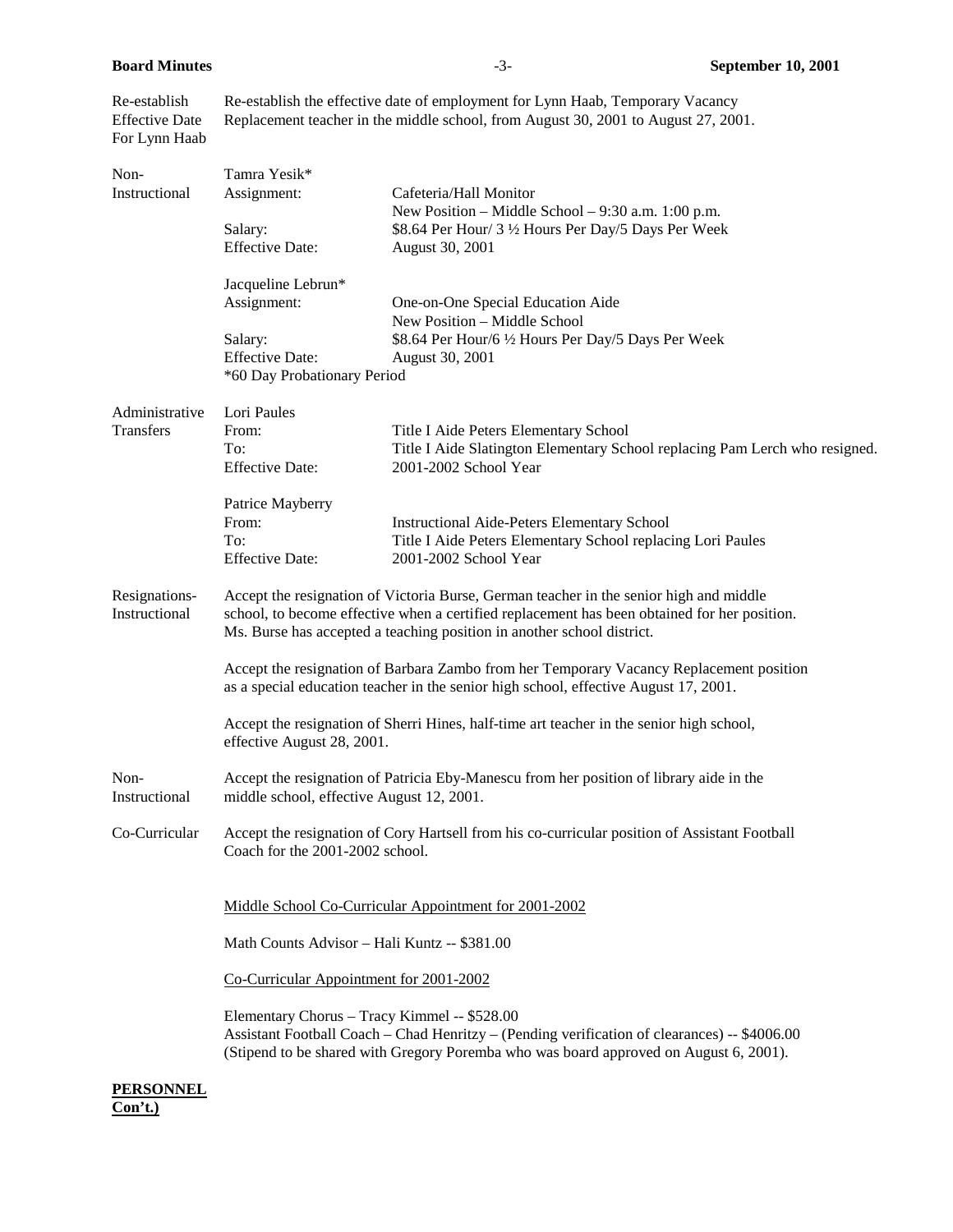| Substitutes                                         | Approve the following substitute teachers for the 2001-2002 school year at the substitute<br>teacher rates of \$70.00 for 1-10 non-consecutive days; \$80.00 for 11-20 non-consecutive<br>days; $$90.00$ for $21+$ non-consecutive days:                                                                                                                                                                                                     |                                                                                                                                                                                                                                                                                                                                                                                                                                                                                                                                                                                                                                                                                                   |  |
|-----------------------------------------------------|----------------------------------------------------------------------------------------------------------------------------------------------------------------------------------------------------------------------------------------------------------------------------------------------------------------------------------------------------------------------------------------------------------------------------------------------|---------------------------------------------------------------------------------------------------------------------------------------------------------------------------------------------------------------------------------------------------------------------------------------------------------------------------------------------------------------------------------------------------------------------------------------------------------------------------------------------------------------------------------------------------------------------------------------------------------------------------------------------------------------------------------------------------|--|
|                                                     | Joseph P. Verenna, Jr. -<br>Joseph Tout -<br>Steve Zong-<br>Patricia L. Passick -                                                                                                                                                                                                                                                                                                                                                            | Elementary K-6, General Science, Mathematics 7-12,<br>Social Studies, English 7-12, Industrial Arts/Technology Ed.,<br>Mentally &/or Physically Handicapped<br><b>Social Studies</b><br>Elementary, Data Processing, Office Technologies<br>Art K-12, General Science, Library Science (K-12),<br>Mentally &/or Physically Handicapped,<br>Elementary K-6, Home Economics, Mathematics 7-12,<br><b>Social Studies</b>                                                                                                                                                                                                                                                                             |  |
| Substitute-<br>Substitute<br><b>Teacher Caller</b>  | \$200.00.                                                                                                                                                                                                                                                                                                                                                                                                                                    | Approve to employ Jody Remaley, a special education aide in Slatington Elementary School,<br>as a substitute for the district's substitute teacher caller from October 1-7, 2001 at a stipend of                                                                                                                                                                                                                                                                                                                                                                                                                                                                                                  |  |
| Professional<br>Contract-<br><b>Jason Graver</b>    |                                                                                                                                                                                                                                                                                                                                                                                                                                              | According to Article 11-1108, subsection (b) of the School Code: "A temporary professional<br>employee, initially employed by a school district on or after June 30, 1996, whose work has<br>been certified by the district superintendent to the secretary of the school district, during the<br>last four (4) months of the third year of such service, as being satisfactory, shall thereafter be a<br>"professional employee" within the meaning of this article." Therefore, it is recommended to<br>approve "professional employee" status as per the school code for the following teacher, who<br>has satisfactorily completed three years of service to Northern Lehigh School District: |  |
|                                                     | Jason Graver                                                                                                                                                                                                                                                                                                                                                                                                                                 |                                                                                                                                                                                                                                                                                                                                                                                                                                                                                                                                                                                                                                                                                                   |  |
| Substitute Adm.<br>Detention<br>Supervisor          | will be \$15.00 for each day worked.                                                                                                                                                                                                                                                                                                                                                                                                         | Appoint Roxanne Sagala as the Substitute Administrative Detention Supervisor in the senior<br>high school. She will work two days a week (Tuesday and Thursday) from 2:30 p.m. to 4:00<br>p.m. throughout the 2001-2002 school calendar year that warrants detention coverage. Salary                                                                                                                                                                                                                                                                                                                                                                                                             |  |
| <b>Football Game</b><br>Physician                   |                                                                                                                                                                                                                                                                                                                                                                                                                                              | Appoint Allentown Sports Medicine and Human Performance Center to provide a football<br>game physician for the 2001-2002 school year at the quoted fee of \$70.00 per game.                                                                                                                                                                                                                                                                                                                                                                                                                                                                                                                       |  |
| Electronic<br>Learning<br>Facilitator-<br>J. Kutney |                                                                                                                                                                                                                                                                                                                                                                                                                                              | Appoint Jane Kutney as the Electronic Learning Facilitator (ELF) for the Slatington<br>Elementary School for the 2001-2002 school year and on an as-needed basis during summer<br>vacation. Compensation for this elementary ELF position is \$2685.00 per school year.                                                                                                                                                                                                                                                                                                                                                                                                                           |  |
| Contracted                                          | Approve the employment of the following marching band staff for the 2001-2002 school year:                                                                                                                                                                                                                                                                                                                                                   |                                                                                                                                                                                                                                                                                                                                                                                                                                                                                                                                                                                                                                                                                                   |  |
| Services For<br>2001-2002<br>School Year            | Scott Wolfinger - Percussion Instructor/Arranger -- \$2000.00<br>James Corle - Drill Design (Marching) -- \$2000.00                                                                                                                                                                                                                                                                                                                          |                                                                                                                                                                                                                                                                                                                                                                                                                                                                                                                                                                                                                                                                                                   |  |
| Leave<br>Without<br>Pay - Andrea<br>Forke           | Approve the request of Andrea Forke, Peters Elementary special education teacher, to take a<br>three-day leave of absence, without pay, on September 26, 27, and 28, 2001. She plans to use<br>her three accumulated personal days in conjunction with the requested three unpaid days. Her<br>request will not be considered a precedent for future requests per correspondence received<br>from the Northern Lehigh Education Association. |                                                                                                                                                                                                                                                                                                                                                                                                                                                                                                                                                                                                                                                                                                   |  |
| <b>PERSONNEL</b><br>(Con't.)                        | YEA:<br>NAY:<br>None $(0)$                                                                                                                                                                                                                                                                                                                                                                                                                   | Mr. Cox, Mr. Dorshimer, Mrs. Escott, Mrs. Geronikos, Mrs. Giles, Mr. Green<br>Mr. Newhard, Mrs. Sechler, Mr. Fedorcha (9)                                                                                                                                                                                                                                                                                                                                                                                                                                                                                                                                                                         |  |
|                                                     |                                                                                                                                                                                                                                                                                                                                                                                                                                              | Motion was made by Mrs. Sechler, seconded by Mrs. Giles that the Board of Education approve                                                                                                                                                                                                                                                                                                                                                                                                                                                                                                                                                                                                       |  |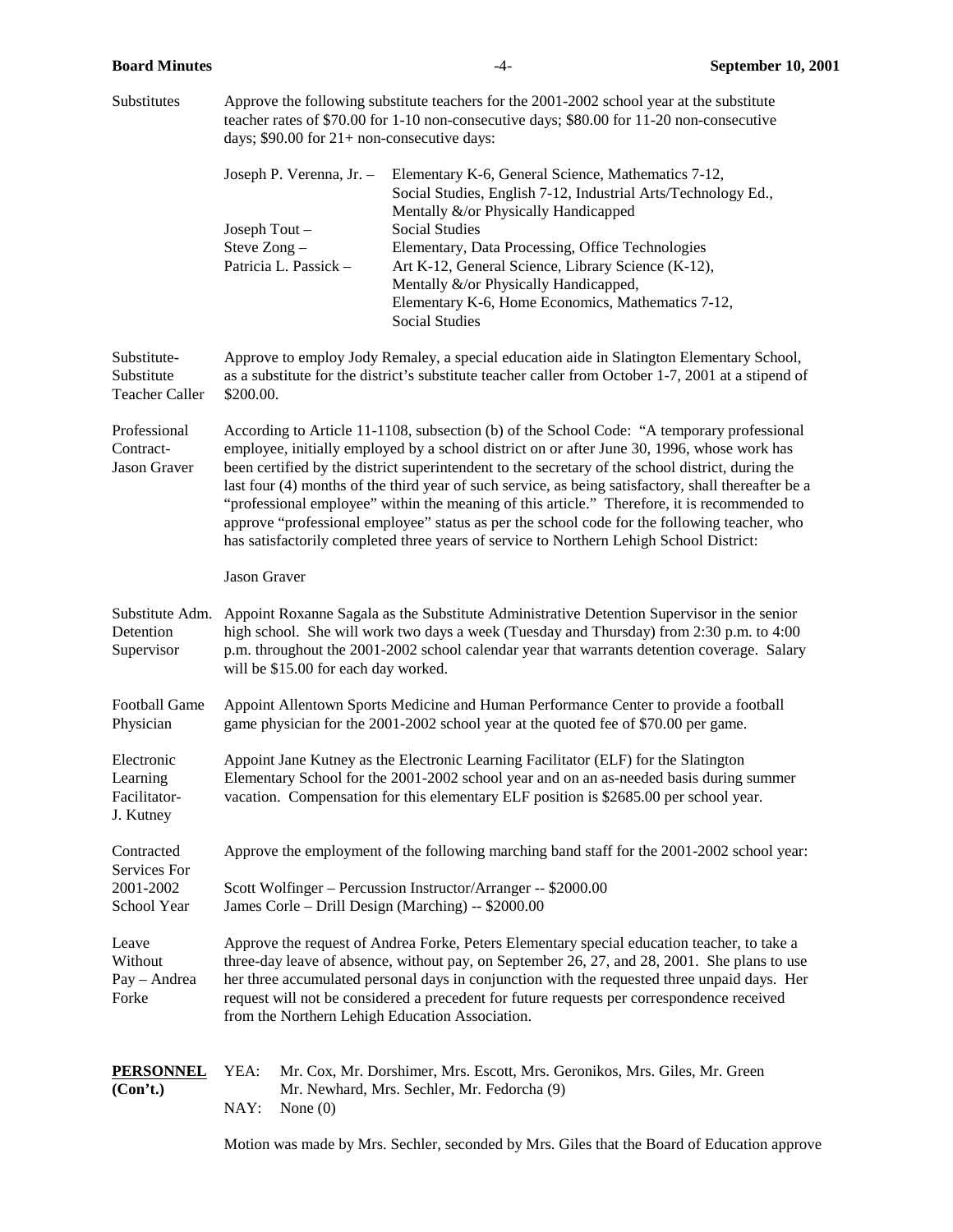|                                                         | the following personnel items:                                                                                                                                                                                                                                                                                   |                                                                                                                                                                                                                                                                                                                                                                               |  |
|---------------------------------------------------------|------------------------------------------------------------------------------------------------------------------------------------------------------------------------------------------------------------------------------------------------------------------------------------------------------------------|-------------------------------------------------------------------------------------------------------------------------------------------------------------------------------------------------------------------------------------------------------------------------------------------------------------------------------------------------------------------------------|--|
| Middle School<br>Adm. Detention<br>Supervisor           | Appoint Frank Dibilio as the Administrative Detention Supervisor in the middle school. He<br>will work two days a week from 2:20 p.m. to 3:20 p.m. throughout the 2001-2002 school<br>calendar year that warrants detention coverage. Salary will be \$12.00 for each day worked.                                |                                                                                                                                                                                                                                                                                                                                                                               |  |
| Senior High<br>Adm. Detention<br>Supervisor             | Appoint Frank Dibilio as the Administrative Detention Supervisor in the senior high school.<br>He will work two days a week (Tuesday and Thursday) from 2:30 p.m. to 4:00 p.m.<br>throughout the 2001-2002 school calendar year that warrants detention coverage. Salary will<br>be \$15.00 for each day worked. |                                                                                                                                                                                                                                                                                                                                                                               |  |
| Substitute<br>Secondary Sat.<br>Detention<br>Supervisor | Appoint Frank Dibilio as the Substitute Secondary Saturday Detention Supervisor for the<br>middle school and senior high school. He will work as needed; working Saturdays from 8:30<br>a.m. until 11:30 a.m. throughout the 2001-2002 school calendar year at a salary of \$50.00 for<br>each Saturday worked.  |                                                                                                                                                                                                                                                                                                                                                                               |  |
|                                                         | YEA:<br>NAY:<br><b>ABSTAIN:</b>                                                                                                                                                                                                                                                                                  | Mr. Cox, Mr. Dorshimer, Mrs. Escott, Mrs. Geronikos, Mrs. Giles, Mr. Green<br>Mr. Newhard, Mrs. Sechler (8)<br>None $(0)$<br>Mr. Fedorcha $(1)$ – Conflict of Interest                                                                                                                                                                                                        |  |
| <b>POLICY</b><br><b>Board Policies-</b>                 | Motion was made by Mr. Newhard, with a second made by Mrs. Sechler, that the Board of<br>Education approve the following items listed under Policy:                                                                                                                                                              |                                                                                                                                                                                                                                                                                                                                                                               |  |
| $2nd$ Reading                                           |                                                                                                                                                                                                                                                                                                                  | Approve policy #707 – Use of School Facilities and Equipment, as revised, after second reading.                                                                                                                                                                                                                                                                               |  |
| $1st$ Reading                                           |                                                                                                                                                                                                                                                                                                                  | Approve policy #222, 323, 423, 523 as presented, after first reading.                                                                                                                                                                                                                                                                                                         |  |
| Conferences                                             | Approve the request of Ronald Klevenhagen to attend the PA Earned Income Tax Officers,<br>Administrators and Collectors Assoc., annual conference on September 17, 2001 in<br>Gettysburg. Expenses include annual membership fee \$35.00, registration fee \$110.00 for a<br>total cost of \$145.00.             |                                                                                                                                                                                                                                                                                                                                                                               |  |
|                                                         |                                                                                                                                                                                                                                                                                                                  | Approve the request of Rhonda Frantz and Nancy Rehrig to attend a Pennsylvania Association<br>of School Business Officials conference, entitled "Elements of Budgeting", on October 23,<br>2001 in Allentown. Expenses include \$105.00 each for registration, \$8.00 for travel, for a<br>total cost of \$218.00 and has been included in the 2001-2002 budget.              |  |
|                                                         | 2001-2002 budget.                                                                                                                                                                                                                                                                                                | Approve the request of Brian Geiger to attend a Pennsylvania Association of School Business<br>Officials conference on October 18 and 19, 2001. Expenses include \$220.00 for registration,<br>\$95.00 for travel, \$188.00 for lodging for a total cost of \$503.00 and has been included in the                                                                             |  |
|                                                         |                                                                                                                                                                                                                                                                                                                  | Approve the request of Brian Geiger to attend a Pennsylvania Association of School Business<br>Officials conference, entitled ""Facilities Management" on September 26 and 27, 2001.<br>Expenses include \$220.00 for registration, \$95.00 for travel, \$94.00 for lodging for a total of<br>\$409.00 and has been included in the 2001-2002 budget.                         |  |
| <b>POLICY</b><br>(Con't.)                               |                                                                                                                                                                                                                                                                                                                  | Approve the request of Nancy Rehrig, Keith Utsch and Bernard Rockovich to attend a<br>Pennsylvania Association of School Business Officials conference entitled "Fixed Asset<br>Management: An In-Depth Guide From Start To Finish" on December 6, 2001 in Hershey,<br>PA. Expenses include \$105.00 each for registration, \$48.00 for travel, for a total cost of \$363.00. |  |
|                                                         |                                                                                                                                                                                                                                                                                                                  | Approve the request of Robert Cox to attend the Pennsylvania School Boards Association<br>"School Leadership Conference 2001" from October 16-19, 2001. Expenses include \$255.00<br>for registration, \$43.00 for meals, \$399.00 for lodging for a total of \$697.00.                                                                                                       |  |
| Field Trip                                              |                                                                                                                                                                                                                                                                                                                  | Slatington Elementary School - Grade 6 Students - Franklin Institute - October 5, 2001.                                                                                                                                                                                                                                                                                       |  |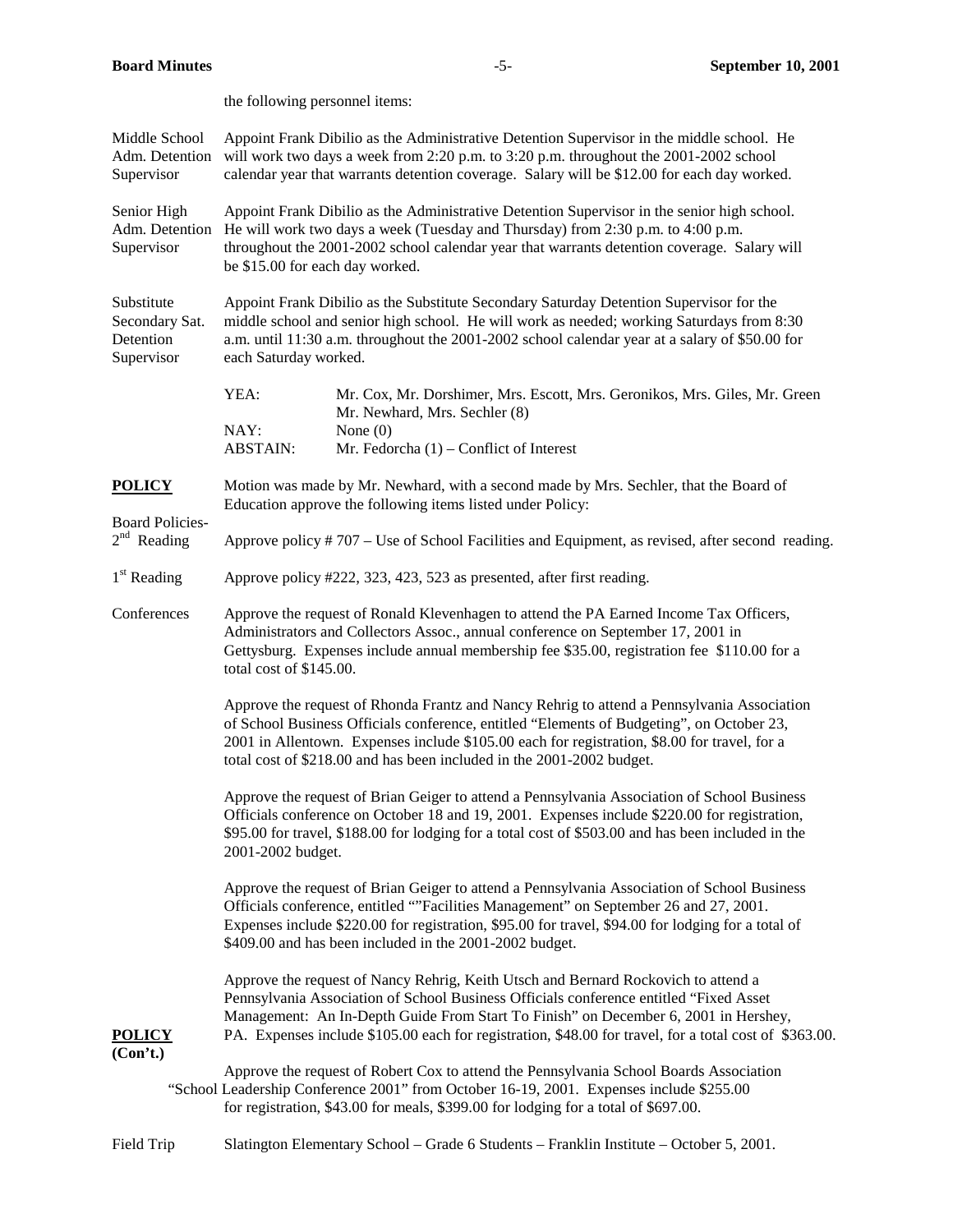|                                                                                              | Cost of this trip will be paid for by PTO.                                                                                                                                                                                                                                                                                                                                                                                                                                                                                                                                                                                                                                                                                                                                                         |  |  |
|----------------------------------------------------------------------------------------------|----------------------------------------------------------------------------------------------------------------------------------------------------------------------------------------------------------------------------------------------------------------------------------------------------------------------------------------------------------------------------------------------------------------------------------------------------------------------------------------------------------------------------------------------------------------------------------------------------------------------------------------------------------------------------------------------------------------------------------------------------------------------------------------------------|--|--|
| Attendance of<br>Non-Resident<br><b>Students</b>                                             | Approve to permit a Slatington Elementary and a middle school student, whose parents have<br>executed an agreement to purchase property in the Northern Lehigh School District on or<br>before September 27, 2001, to attend school in accordance with the future resident guidelines<br>of School Board Policy #202.                                                                                                                                                                                                                                                                                                                                                                                                                                                                              |  |  |
|                                                                                              | Approve to permit a middle school student, whose parents have executed an agreement to<br>purchase property in the Northern Lehigh School District on or before October 10, 2001, to<br>attend school in accordance with the future resident guidelines of School Board Policy #202.                                                                                                                                                                                                                                                                                                                                                                                                                                                                                                               |  |  |
|                                                                                              | YEA:<br>Mr. Cox, Mr. Dorshimer, Mrs. Escott, Mrs. Geronikos, Mrs. Giles, Mr. Green<br>Mr. Newhard, Mrs. Sechler, Mr. Fedorcha (9)<br>NAY:<br>None $(0)$                                                                                                                                                                                                                                                                                                                                                                                                                                                                                                                                                                                                                                            |  |  |
| <b>CURRICU-</b><br><b>LUM AND</b><br><b>INSTRUCT-</b><br><b>ION</b><br>Revise Act 48<br>Plan | Motion made by Mrs. Giles, with a second by Mr. Green that the Board of Education approve<br>the following items listed under Curriculum and Instruction:                                                                                                                                                                                                                                                                                                                                                                                                                                                                                                                                                                                                                                          |  |  |
|                                                                                              | Approve revisions to the Northern Lehigh School District Continuing Professional<br>Education Plan (Act 48 of 1999) as presented. This Plan remains in effect from<br>January 1, 2000 to June 30, 2003.                                                                                                                                                                                                                                                                                                                                                                                                                                                                                                                                                                                            |  |  |
| Goal Areas &<br><b>Action Plans</b><br>For 2001-2002                                         | Accept/Approve Accept and approve the Northern Lehigh School District Goal Areas and Action Plans for the<br>2001-2002 school year as presented.                                                                                                                                                                                                                                                                                                                                                                                                                                                                                                                                                                                                                                                   |  |  |
|                                                                                              | YEA:<br>Mr. Cox, Mr. Dorshimer, Mrs. Escott, Mrs. Geronikos, Mrs. Giles, Mr. Green<br>Mr. Newhard, Mrs. Sechler, Mr. Fedorcha (9)<br>NAY:<br>None $(0)$                                                                                                                                                                                                                                                                                                                                                                                                                                                                                                                                                                                                                                            |  |  |
| NEW<br><b>BUSINESS</b><br>Community<br>Advisory<br>Council For<br>2001-2002                  | Motion made by Mr. Dorshimer, with a second by Mr. Newhard that the Board of Education<br>approve the following individuals as members of the Northern Lehigh Community Advisory<br>Council for the 2001-2002 school year. In accordance with School Board Policy #905, this<br>council is established to review, discuss, and make recommendations relating to the various<br>aspects of educational planning for the district. The purpose of this council shall be to<br>improve and implement an on-going, two-way communication between the community and<br>schools. It is understood that the Community Advisory Council's function is advisory only.<br>Meetings of the Community Advisory Council are set for $7:00 - 8:30$ p.m. on November 14,<br>2001, February 13 and April 17, 2002. |  |  |
|                                                                                              | Joseph Bechtel<br>Paul Steckel<br><b>Susanne Meixsell</b><br>Joan Varilek<br>Carol Miller<br>Linda Deurer                                                                                                                                                                                                                                                                                                                                                                                                                                                                                                                                                                                                                                                                                          |  |  |
|                                                                                              | YEA:<br>Mr. Cox, Mr. Dorshimer, Mrs. Escott, Mrs. Geronikos, Mrs. Giles, Mr. Green<br>Mr. Newhard, Mrs. Sechler, Mr. Fedorcha (9)<br>NAY:<br>None $(0)$                                                                                                                                                                                                                                                                                                                                                                                                                                                                                                                                                                                                                                            |  |  |
| <b>FINANCIAL</b>                                                                             | Motion was made by Mr. Cox, seconded by Mr. Green that the Board of Education approve the<br>following financial items:                                                                                                                                                                                                                                                                                                                                                                                                                                                                                                                                                                                                                                                                            |  |  |
| PA Abatements                                                                                | Approve abatement of per capita taxes for the residents that fall within the guidelines as presented.                                                                                                                                                                                                                                                                                                                                                                                                                                                                                                                                                                                                                                                                                              |  |  |
| <b>Walnutport Tax</b><br>Rebate For<br>August 2001                                           | Approve a refund for overpayment of Walnutport Real Estate Taxes for the property owners<br>as listed for the month of August 2001.                                                                                                                                                                                                                                                                                                                                                                                                                                                                                                                                                                                                                                                                |  |  |

**Board Minutes** -6- **September 10, 2001**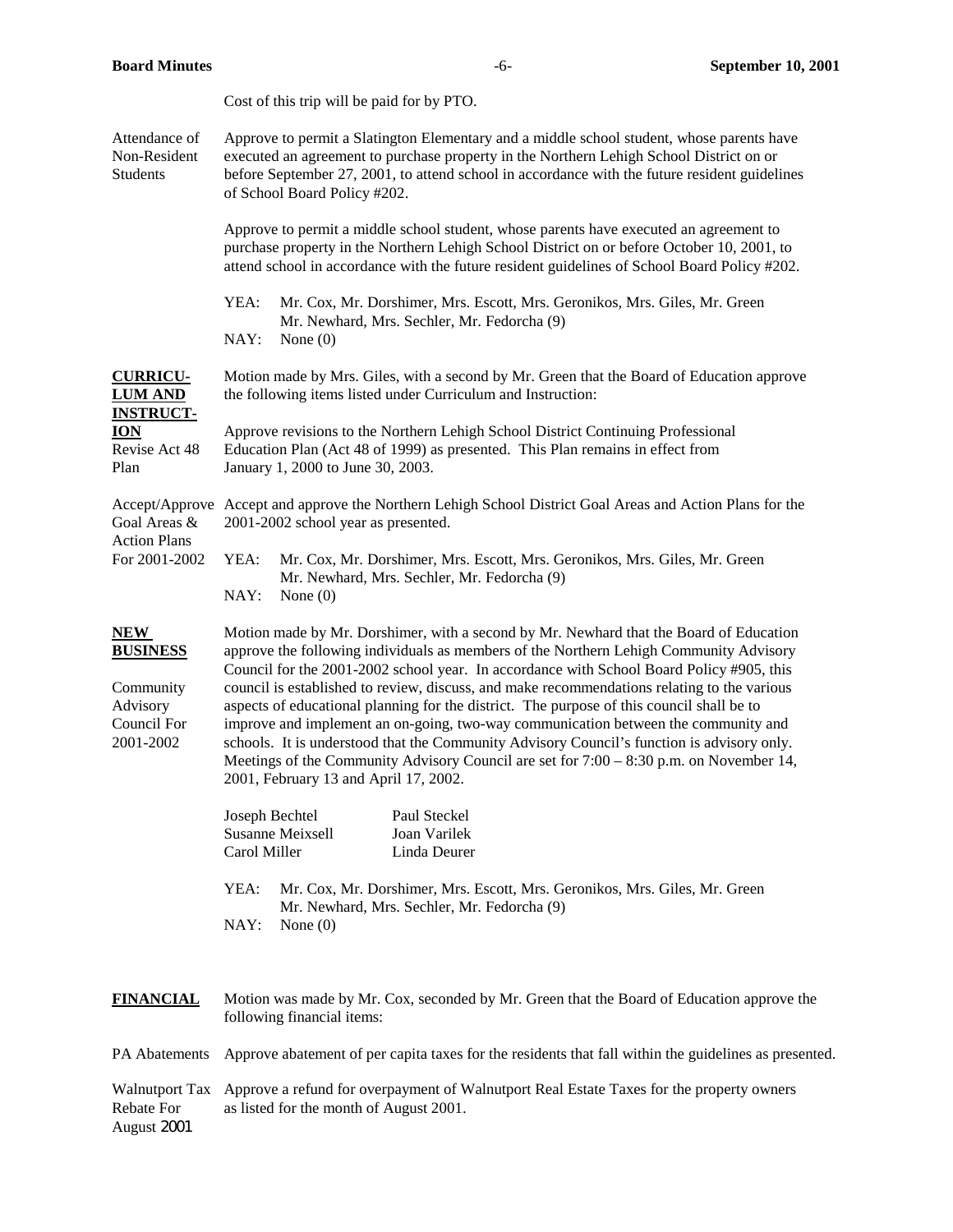| <b>Account Bills</b>                                           | Pay Construction Approve payment of bills from the Construction Account, as presented.                                                                                                                                                                                                                                                                  |
|----------------------------------------------------------------|---------------------------------------------------------------------------------------------------------------------------------------------------------------------------------------------------------------------------------------------------------------------------------------------------------------------------------------------------------|
| <b>Account Bills</b><br>For Extended<br>Funding                | Pay Construction Approve payment of bills from the Construction Account for Extended Financing, as<br>presented.                                                                                                                                                                                                                                        |
| Portfolio Sum-<br>mary For<br><b>July 2001</b>                 | Approve the Arthurs Lestrange Cash Management Portfolio Summary for the month of July<br>2001.                                                                                                                                                                                                                                                          |
| (Info Only)                                                    | Information regarding Settlement of Series AA and AAA 2001 Bonds.                                                                                                                                                                                                                                                                                       |
| Refund Real<br><b>Estate Taxes</b>                             | Approve a \$2,126.45 refund to First American Real Estate due to duplicate real estate tax<br>payments made on a property located at 1116 Main Street, Slatington, PA.                                                                                                                                                                                  |
| Refund Per<br>Capita Tax                                       | Approve a \$9.80 per capita tax refund to Misty Guedes who moved from our district before<br>the start of the 2001-2002 school year.                                                                                                                                                                                                                    |
|                                                                | YEA:<br>Mr. Cox, Mr. Dorshimer, Mrs. Escott, Mrs. Geronikos, Mrs. Giles, Mr. Green<br>Mr. Newhard, Mrs. Sechler, Mr. Fedorcha (9)<br>NAY:<br>None $(0)$                                                                                                                                                                                                 |
| <b>LEGAL</b><br>Resolution<br>Opposing<br><b>Cyber Charter</b> | Motion was made by Mrs. Sechler, with a second by Mrs. Geronikos that the Board of Education<br>adopt the following resolution opposing cyber-charter schools:                                                                                                                                                                                          |
|                                                                | <b>WHEREAS</b> , the Board of Directors of the Northern Lehigh School District are<br>empowered and directed to establish, equip, furnish, and maintain schools within the<br>district; and                                                                                                                                                             |
|                                                                | WHEREAS, charter schools are authorized by Act 22 of 1997, to provide pupils and<br>community members the right to establish and maintain schools that operate<br>independently from the existing school district structure; and                                                                                                                        |
|                                                                | WHEREAS, cyber schools, with no physical location, offer the delivery of their entire<br>curriculum via electronic communications, resulting in financial loss to school district,<br>including the Northern Lehigh School District; and                                                                                                                |
|                                                                | <b>WHEREAS</b> , cyber charter schools tuition may be directly withheld from the District's<br>state subsidies, resulting in decreased funds for operation of the District; and                                                                                                                                                                         |
|                                                                | <b>WHEREAS</b> , it is the Northern Lehigh School District's position that the state<br>legislature did not intend for said schools to be included within Act 22 of 1997.                                                                                                                                                                               |
| <b>LEGAL</b><br>(Con't.)                                       | <b>NOW THEREFORE</b> , be it resolved by the Northern Lehigh School District that the<br>Board of School Directors issue this Resolution in opposition to the inclusion of cyber<br>schools operating within the Commonwealth of Pennsylvania as charter schools and<br>thereby affecting state subsidies for school districts within the Commonwealth. |
|                                                                | <b>RESOLVED</b> this 10 <sup>th</sup> day of September 2001 by the Northern Lehigh School<br>District Board of Directors, Gary S. Fedorcha, President.                                                                                                                                                                                                  |

YEA: Mr. Cox, Mr. Dorshimer, Mrs. Escott, Mrs. Geronikos, Mrs. Giles, Mr. Green